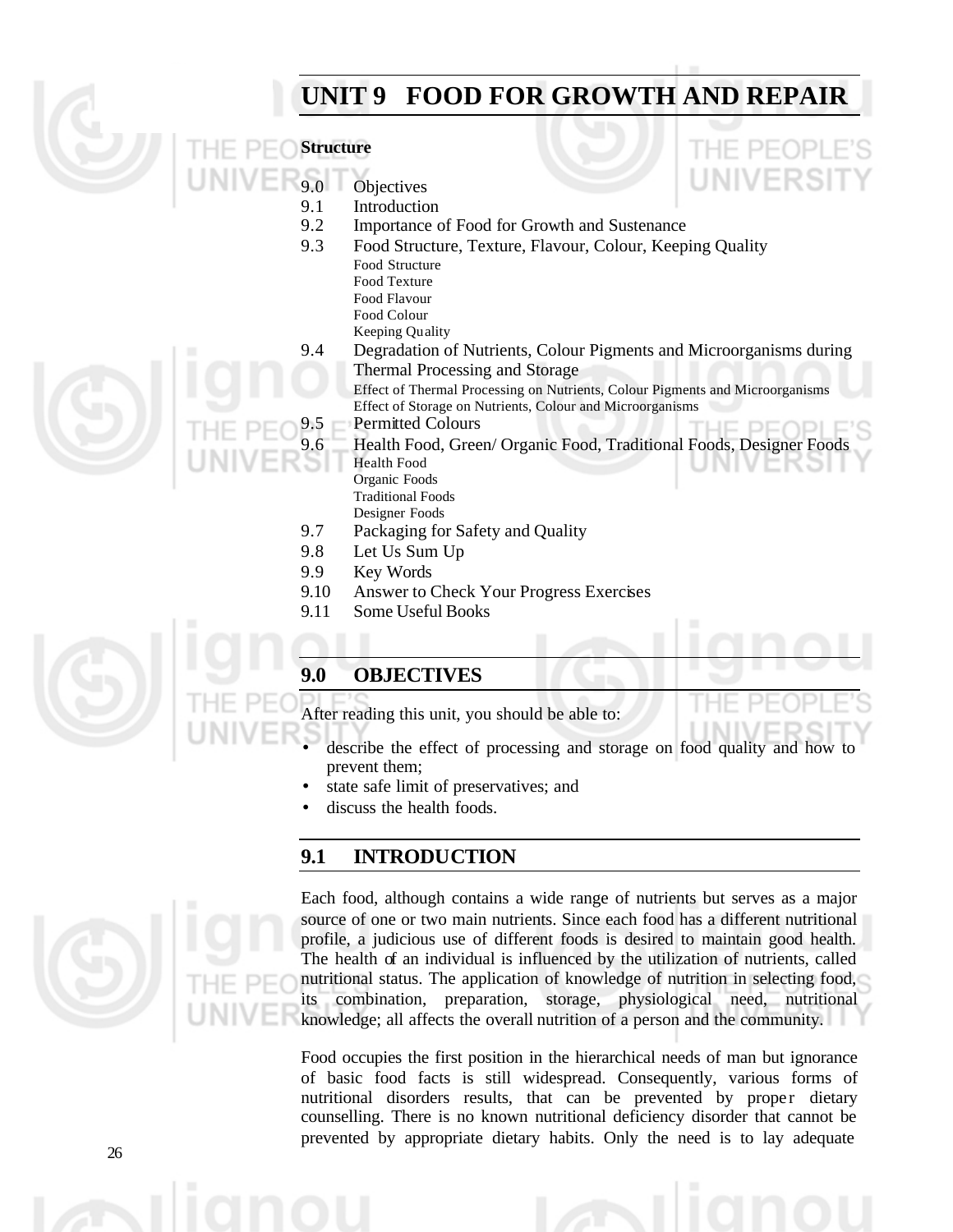emphasis to this fact and to provide adequate nutritional information to all of us. Food-based approach is the only sustainable way to improve the nutritional status of all.

It is not only the foods but also the quality of foods which is of prime importance for us. Foods if not processed properly, may loose their nutritive properties. Even if stored under improper storage condition or handled carelessly, they may get contaminated with microorganisms. Hence, for proper storage of fresh produce to retain their freshness, nutritive value and acceptability, proper handling, transport and storage of fresh or processed products is of great importance.

# **9.2 IMPORTANCE OF FOOD FOR GROWTH AND SUSTENANCE**

Food provides nourishment to our body. Food is absorbed by the body and used as an energy source. It is also used for growth and regulation. Further it also gives protection against diseases. In short, food is the raw material from which our bodies are made. Right kinds of food in right proportions can ensure good health, which may be evident in our appearance, efficiency and overall well being.

The foods which we use daily include rice, wheat, pulses, vegetables, fruits, milk, eggs, meat, fish, sugar, oils, etc. These foods are made up of a number of chemical substances called nutrients. According to their chemical structure, these nutrients can be classified as carbohydrates, proteins, fats, vitamins, and minerals. Water and fibre are also essential component of foods. Carbohydrates comprise sugars, starches, fibre, and related materials and mainly provide energy to our body. Proteins are nitrogenous compounds and form major component of tissue in our body. Fats provide energy and fatty acids to our body. Vitamins and minerals are required for metabolism and play a protective role in our body. In short, nutrients are essential for each and every voluntary or involuntary activity of the body and must be supplied by the diet.

# **9.3 FOOD STRUCTURE, TEXTURE, FLAVOUR, COLOUR, KEEPING QUALITY**

THE PEOPLE'S

UNIVERSIT

# **9.3.1 Food Structure**

Fruits and vegetables are important parts of our diet, they play a protective role as they supply the essential components to our body. Fruits and vegetables are living organisms and diverse in structure, in composition and in general physiology.

**Food for Growth and Repair**

# viiv

HE PEO **WIVERS** 

THE PEOP **UNIVERS** 

THE PEOP

**JNIVERSI** 

27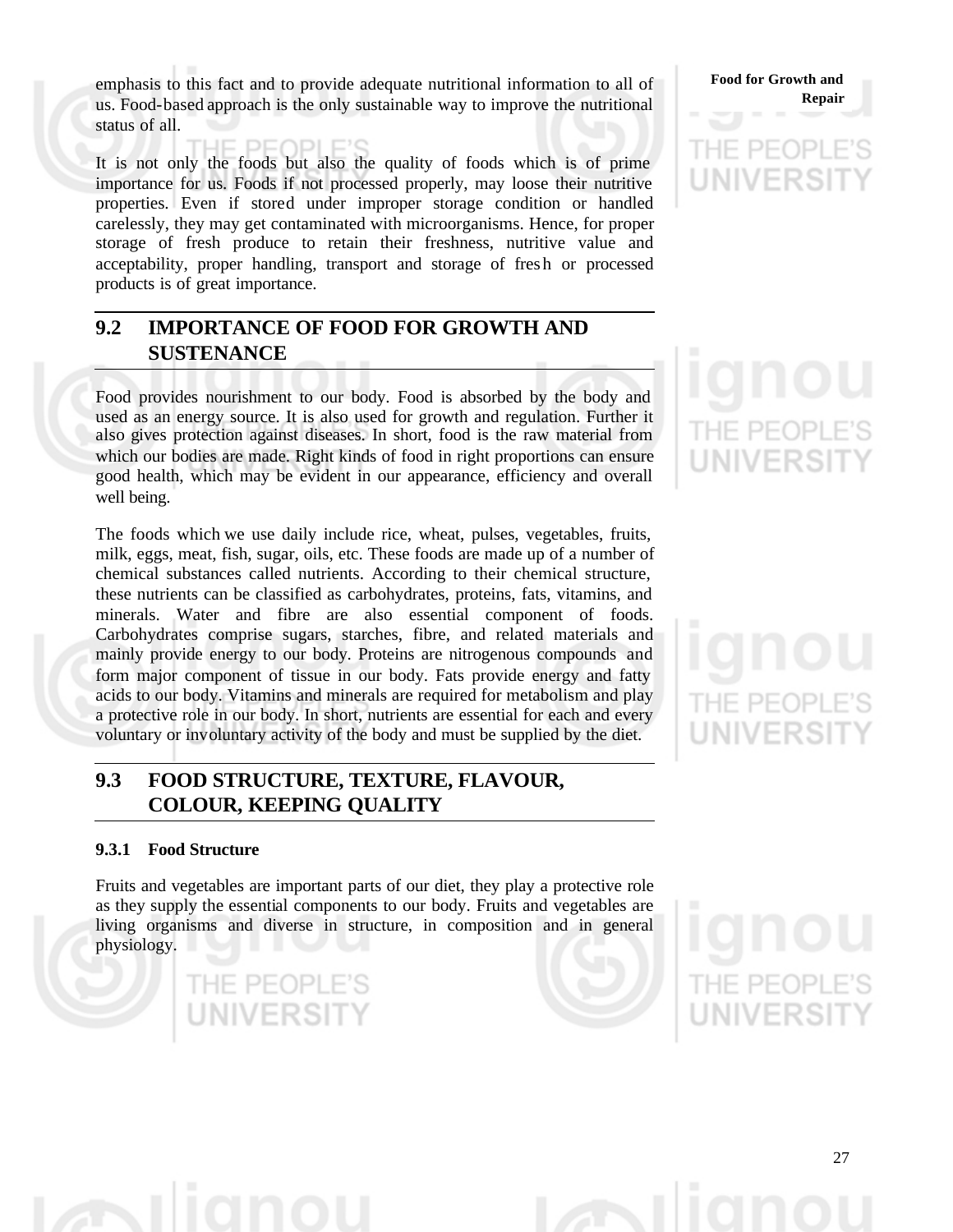

**Fig.9.1: a) Derivation of some fruits from plant tissue. The letters indicate the tissues that comprise a significant portion of the fruit illustrated as follows: A) pedical, cashew apple; B) receptacle, strawberry; C) aril, lychee; D) endodermal intralocular tissue, orange; E) pericarp, grape; F) septum, tomato; G) placental intralocular tissue, tomato; H) mesocarp, peach; I) endocarp, peach; J) carpels, apple; K) accessory tissue, apple and pineapple; L) peduncle, pineapple and fig. b) Derivation of some vegetables from plant tissue. The letters indicate the principal origins of representative vegetables as follows: A) flower bud, artichoke; B) stem sprout, asparagus; C) seeds, corn; D) axillary bud, brussels sprout; E) petiole, celery; F) bulb (underground bud, onion; G) stem tuber, potato; H) swollen root tuber, sweet potato; J) swollen hypocotyls, beetroot; K) swollen leaf base, leek; L) leaf blade, spinach; M) fruit, pumpkin; N) swollen inflorescence, broccoli; O) main bud, lettuce.**

In general, however, the ovule develops into seeds and the ovary into fruit. Normally three layers are differentiated in the ovary wall or pericarp, these being the outer exocarp or skin, the mesocarp, which may be fleshy, and the inner endocarp. The structural features of fruits and vegetables on the basis of their derivation are shown in Fig 2.1a & 2.1b.

# **9.3.2 Food Texture**

Food texture is a combination of sensations derived from the lips, tongue, walls of the mouth, teeth, and even the ears and touch by hand. The texture of fruits and vegetables depends on the turgor of the living cells as well as on the occurrence of supporting tissues and the cohesiveness of the cells.

INIVERSI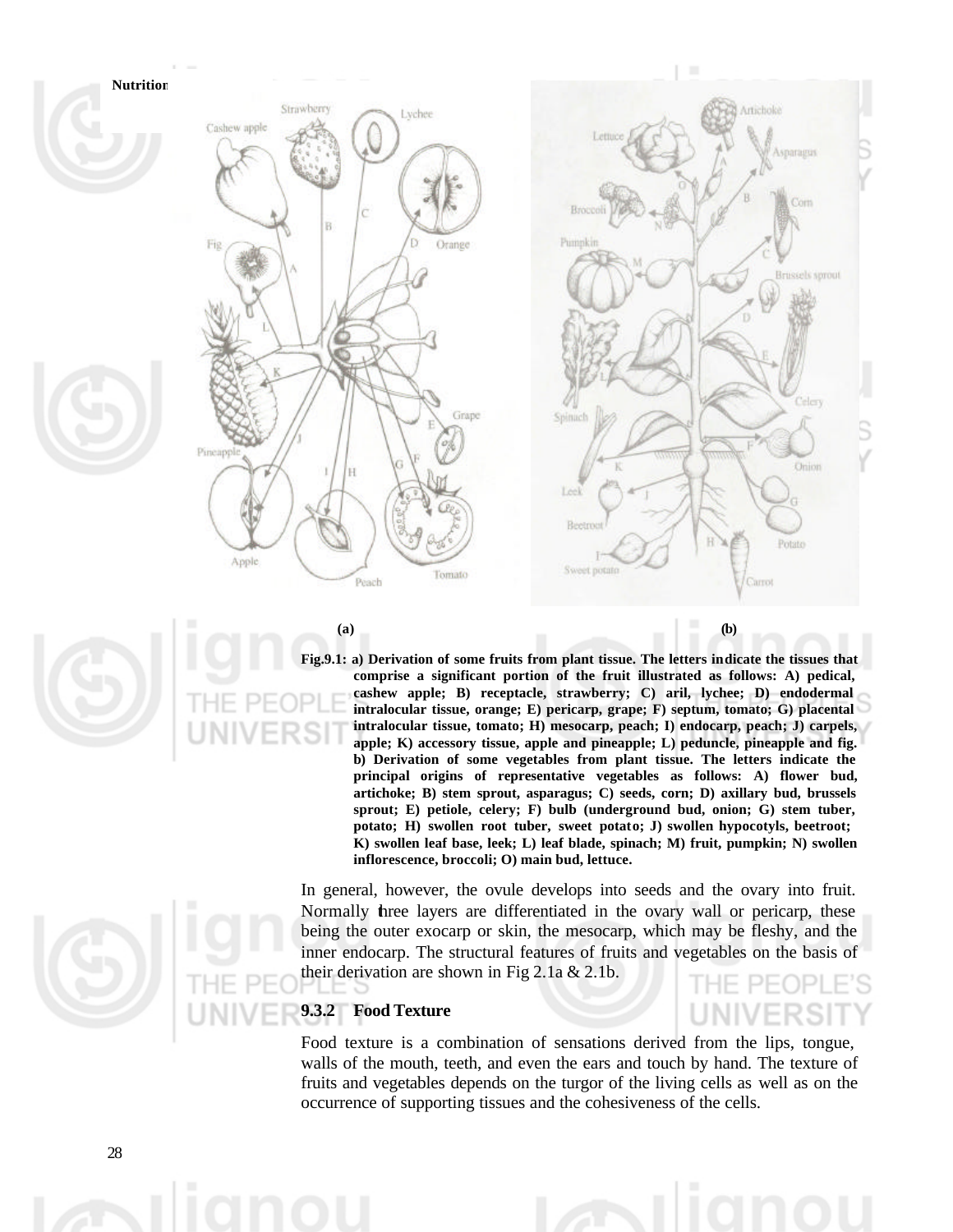# **9.3.3 Food Flavour**

Flavour is the subtle and complex perception that combines taste, smell, heat and cold, and texture. The substances mainly responsible for the flavours of foods are volatile compounds. These may be aliphatic esters, aldehydes or ketones which are present in fruit and other natural foods in very low concentration. Orange, lemon and grapefruit peels contain a number of flavanone glycosides. Terpenoids are major components of citrus oils and contribute to the flavour of citrus fruits. Certain volatile sulphur containing compounds possess powerful and distinctive odours which contribute to both the pleasant and unpleasant aroma of many foods e.g. onion, garlic, cauliflower, broccoli etc.

# **9.3.4 Food Colour**

The characteristic colour of raw food is due to the pigments naturally present in it. The natural colours (pigments) in vegetables and fruits can be classified on the basis of chemical structure as carotenoids (yellow -orange), chlorophylls (green), flavonoids and anthocyanins (red, blue, and purple) and anthoxanthins (cream yellow). Animal foods contain myoglobin and hemoglobin.

*Chlorophylls* are present in plants and vegetables especially leafy vegetables such as cabbage and lettuce etc.

*Carotenoids* are present in many vegetables and fruits such as carrot, pumpkin, mango, orange etc. Some of the carotenoids have vitamin A activity.

*Anthocyanins* - These occur in many fruits and vegetables e.g. coloured grapes, red cabbage, cherries, strawberries, plums, apple and in many flowers.

*Flavonoids* - Flavones and anthoxanthins are responsible for the yellow-white or creamy white colour of potato and cauliflower. Flavonoids are usually more stable to heat and oxidation than the anthocyanins.

*Anthoxanthins* – present in some fruits and vegetables.

*Poly-Phenols* - These are colourless or yellow substances which turn brown when fruits and vegetables containing them, e.g. brinjal, bottle gourd, apple, are cut and exposed to air. *Xanthon es* are a group of red and yellow pigments. One well-known member is mangiferin, which occur as a glucoside in mangoes.

*Betalains* – betalains are a group of red and yellow pigments found in red beet and to some extent in cactus fruits, pokeberries and a number of flowers

# **9.3.5 Keeping Quality**

The quality of fresh fruit and vegetables is related to their appearance, colour, uniformity, taste, flavour, texture, aroma, nutritive value, chemical composition, defective marks on the skin, chemical residue, additives and any other parameter the consumer chooses to be acceptable on the basis of their experience and education. Harvesting of fruits and vegetables disturbs the normal life process. As the fruits and vegetables continue to respire after harvesting, they start losing their vitality, turgidity, colour, appearance and food value and thus overall quality of food during storage at room temperature. Maturity level at the time of harvesting, harvesting practices of fruits and vegetables, handling practices, moisture content of foods, storage temperature,

**Food for Growth and Repair**

# IF PFO **UNIVERS**

# THE PEOP **UNIVERS**

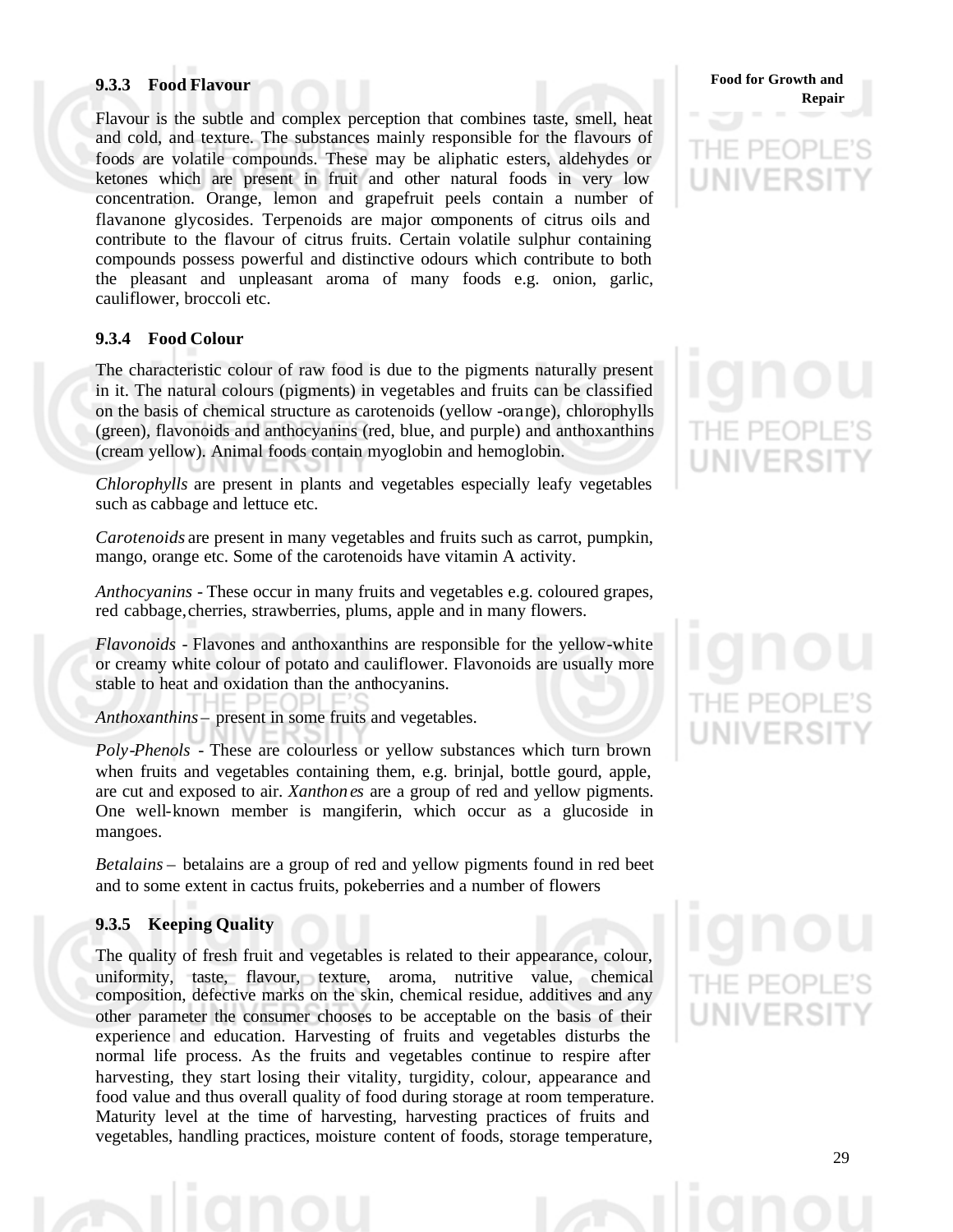| <b>Nutrition</b> | humidity and other storage conditions (light, oxygen, etc.) affects the keeping<br>quality of the food. Keeping quality or storage stability (to preserve the overall<br>quality during storage) is measured under storage and handling conditions that<br>are set up to stimulate or somewhat exceed the conditions the product is<br>expected to encounter in normal distribution and use.<br><b>Check Your Progress Exercise 1</b><br>Note: a) Use the space below for your answer.<br>b) Compare your answers with those given at the end of the unit. |
|------------------|------------------------------------------------------------------------------------------------------------------------------------------------------------------------------------------------------------------------------------------------------------------------------------------------------------------------------------------------------------------------------------------------------------------------------------------------------------------------------------------------------------------------------------------------------------|
|                  | 1. Describe the significance of food for us?                                                                                                                                                                                                                                                                                                                                                                                                                                                                                                               |
|                  |                                                                                                                                                                                                                                                                                                                                                                                                                                                                                                                                                            |
|                  |                                                                                                                                                                                                                                                                                                                                                                                                                                                                                                                                                            |
|                  |                                                                                                                                                                                                                                                                                                                                                                                                                                                                                                                                                            |
|                  |                                                                                                                                                                                                                                                                                                                                                                                                                                                                                                                                                            |
|                  |                                                                                                                                                                                                                                                                                                                                                                                                                                                                                                                                                            |
|                  | What do you understand by food flavours? Explain in brief.<br>$\overline{2}$                                                                                                                                                                                                                                                                                                                                                                                                                                                                               |
|                  |                                                                                                                                                                                                                                                                                                                                                                                                                                                                                                                                                            |
|                  |                                                                                                                                                                                                                                                                                                                                                                                                                                                                                                                                                            |
|                  |                                                                                                                                                                                                                                                                                                                                                                                                                                                                                                                                                            |
|                  |                                                                                                                                                                                                                                                                                                                                                                                                                                                                                                                                                            |
|                  |                                                                                                                                                                                                                                                                                                                                                                                                                                                                                                                                                            |
|                  |                                                                                                                                                                                                                                                                                                                                                                                                                                                                                                                                                            |
|                  | 3. List the colour pigments present in fruits and vegetables.                                                                                                                                                                                                                                                                                                                                                                                                                                                                                              |
|                  |                                                                                                                                                                                                                                                                                                                                                                                                                                                                                                                                                            |
|                  |                                                                                                                                                                                                                                                                                                                                                                                                                                                                                                                                                            |
|                  |                                                                                                                                                                                                                                                                                                                                                                                                                                                                                                                                                            |
|                  |                                                                                                                                                                                                                                                                                                                                                                                                                                                                                                                                                            |
|                  |                                                                                                                                                                                                                                                                                                                                                                                                                                                                                                                                                            |
|                  |                                                                                                                                                                                                                                                                                                                                                                                                                                                                                                                                                            |
|                  |                                                                                                                                                                                                                                                                                                                                                                                                                                                                                                                                                            |
| ว∩               |                                                                                                                                                                                                                                                                                                                                                                                                                                                                                                                                                            |

 $\sim$ iignou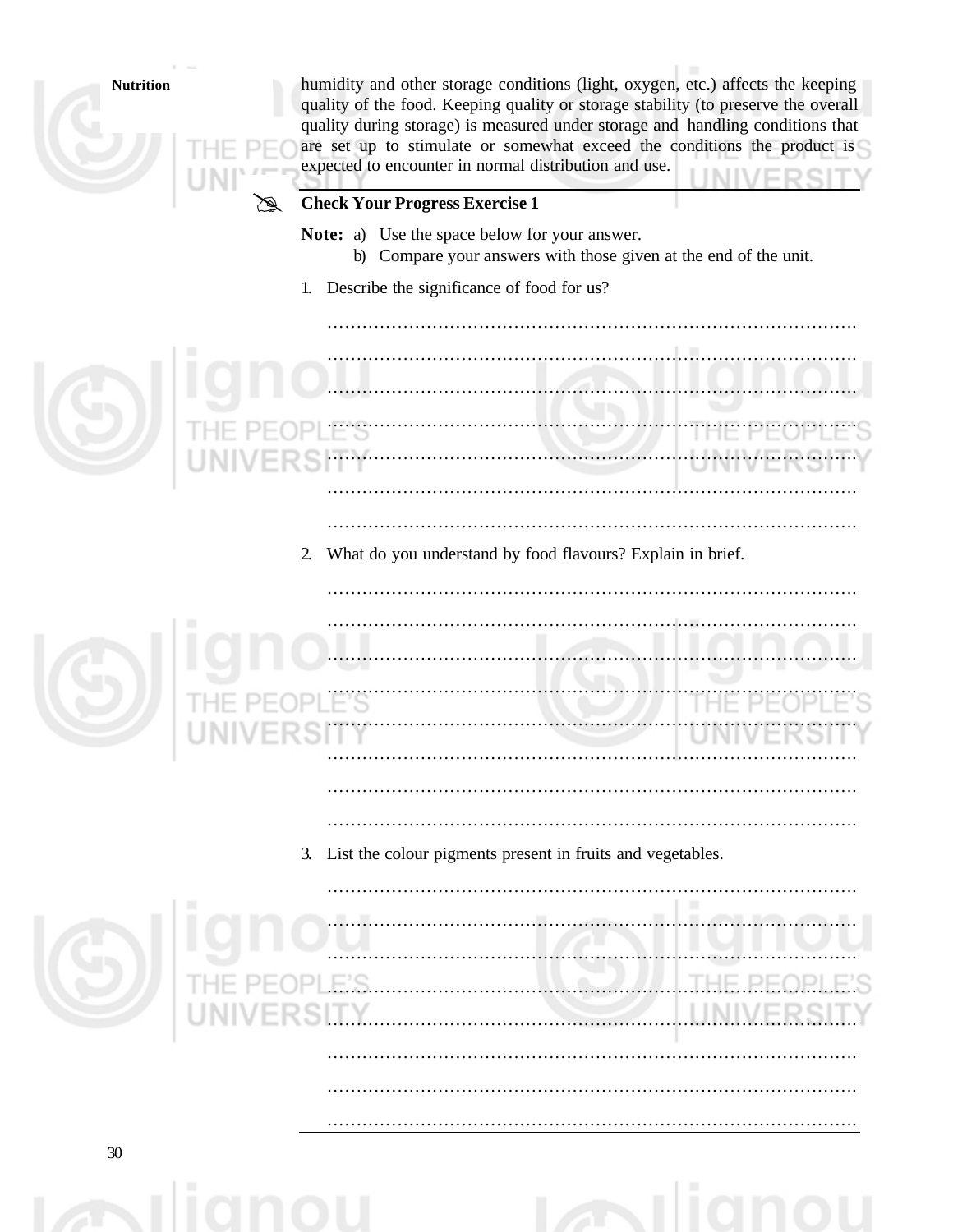# **9.4 DEGRADATION OF NUTRIENTS, COLOUR Repair PIGMENTS AND MICROORGANISMS DURING THERMAL PROCESSING AND STORAGE**

# **9.4.1 Effect of Thermal Processing on Nutrients, Colour Pigments and Microorganisms**

Almost all foods except fruits and some of the vegetables (used for salads) are subject to some type of heat processing to make them palatable and digestible. Thermal processing has both beneficial and adverse affects i.e. loss of nutrients. The loss of nutrients depends upon the processing temperature, duration of heat treatment and type of nutrients.

Blanching is a process in which dipping of fruits and vegetables in boiling water or exposing to steam for a few minutes stops all enzymatic and biological activities prior to processing. Losses of nutrients due to blanching occur directly from leaching of water soluble vitamins into water used for processing. In blanched vegetables such as asparagus, green beans, peas, spinach, the retention of ascorbic acid (67-95%), niacin (83-94%), riboflavin (88-90%) and thiamine (85-92%) is variable.

Pasteurization destroys pathogenic microorganisms associated with food and increases the shelf life by decreasing the microbial population and inactivates some enzymes. Pasteurization affects the vitamin content to a greater extent than other nutrients, e.g. vitamin C and riboflavin are most sensitive whereas vitamin E and K are slightly affected. Thiamine undergoes 3-20% destruction and riboflavin reduces to about 5%. Niacin content increases by about 10%, probably because of the liberation of protein bound nicotinic acid. Ascorbic acid being most sensitive undergoes oxidation. About 8% loss of vitamin C takes place during pasteurization.

## **Canning**

THE PEOPLE'S

Heating of canned fruits, juices, soups, vegetables, meat, and meat products etc. to destroy food spoilage microorganisms and enzymes result in some undesirable changes in the nutritive value of food. During canning, denaturation of proteins may occur. Heat, metallic tins and light accelerate oxidative rancidity of fats/ oils. The rate of oxidation of fat is doubled for each degree increase in the temperature. Sugars and starches are degraded by prolonged heating at high temperature. Browning reactions takes place in sugars on heating. Canning of vegetables causes losses in nutrients such as vitamin C (33-90%), thiamine (16-83%), riboflavin (25-67%), niacin (0-75%), folic acid  $(35-84%)$  and vitamin A  $(0-84%)$ .

## **Ionizing Radiations**

Effects of irradiation on the nutritional quality of foods vary with doses. Higher doses result in more destruction of nutrients than lower doses. Irradiations produce molecular cha nges in starch, converting it into sugars. Lipids are very sensitive to radiations. Auto-oxidation of lipids increases peroxide value i.e. the number of peroxides increases leading to off-flavours. Losses of amino acids also occur. During irradiation most of thiamine is found to be lost whereas riboflavin is heat stable and retained upto 91%. Niacin and folic acid are extremely radio -resistant and are fully retained. Vitamin K is sensitive to radiation and is destroyed in significant quantity during irradia tion.

**Food for Growth and** 

# IE PEC NIVERSI

# THE PEOP **UNIVERS**

# THE PEOP **UNIVERSI**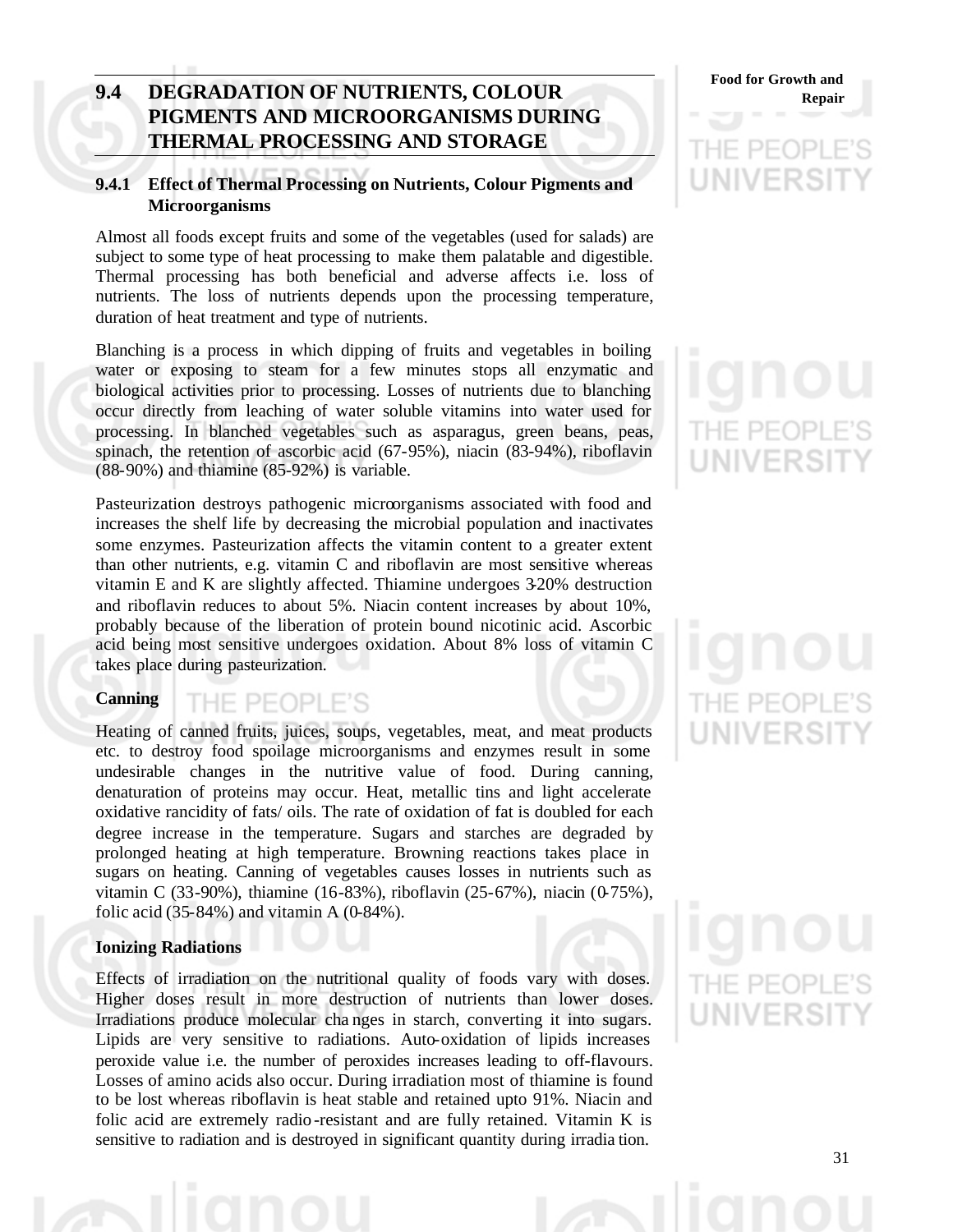# **Nutrition Colour Pigments**

Vegetables and fruits contribute a variety of colours to the diet. The plant pigments chlorophyll (green leafy vegetables), carotenoids (yellow-orange carrots), flavonoids (white potatoes) and anthocyanins (red beetroot) are present singly or in combination in plant foods. These may be affected by the method of food processing. The soluble pigment such as anthocyanins may leach in the cooking water and changes may occur due to the effect of heat and pH (Table 9.1).

| S.               | Food                      | Name of                             | <b>Colour</b>                | <b>Soluble</b> | <b>Effect of</b>     |                          | In presence of    |
|------------------|---------------------------|-------------------------------------|------------------------------|----------------|----------------------|--------------------------|-------------------|
| No.              | source                    | <i>pigments</i>                     |                              | in             | prolonged<br>heating | Acid                     | <b>Alkali</b>     |
| $\mathbf{1}$ .   | Rice<br>Potato            | <b>Flavones</b><br><b>Flavanols</b> | White or<br>yellowish<br>red | Water          | May<br>darken        | White                    | Yellow            |
| $\mathcal{D}$    | Beetroot                  | Anthocyanin                         | Red                          | Water          | Little               | <b>Bright</b><br>red     | Reddish<br>purple |
| 3.               | Leafy<br>vegetables       | Chlorophyll                         | Green                        | Fat            | Olive<br>green       | Olive<br>green           | Intense<br>green  |
| $\overline{4}$ . | Carrot<br>Mango<br>Tomato | Carotene<br>Xanthophyll<br>Lycopene | Yellow -<br>orange           | Fat            | May<br>darken        | N <sub>0</sub><br>change | No<br>change      |

## **Table 9.1: Effect of heating on colour pigments of plant foods**

## **9.4.2 Effect of Storage on Nutrients, Colour and Microorganisms**

The quality of food deteriorates during storage due to action of microorganisms on them if not stored properly. Deterioration is usually noticed by the presence of rancid odour of fats (caused by oxidation of fats), fermented odour of fruit or fruit juices due to yeast growth, or appearance of mould growth on bread, roti, etc. Hence, proper storage of food and food products is very important to avoid the quantitative and qualitative losses.

Fresh fruits and vegetables continue to respire after they are harvested. Harvesting disturbs the normal life processes, and vegetables start losing their vitality, turgidity and food value. The harvested vegetables continue to respire during transport and storage. This involves the use of oxygen, the metabolism of cell food materials and the release of carbon dioxide, water and energy. Most of the energy is released in the form of heat.

Most of the fruits such as mango, banana, citrus, guava, grapes, papaya, etc. are prone to injuries which become avenues for fungi especially moulds which deteriorate the fruits. The fruit packaging material is infested with organisms, which also act as source of infection. Due to unhygienic practices, fruits are subjected to various diseases causing huge losses. The most common type of spoilage in fruits and vegetables are bacterial soft rot, gray mould rot, blue mould rot, black mould rot, pink mould rot, etc. Fungal spoilage of vegetables often results in water soaked mushy area s, while fungal rots of fleshy fruits like apple and peaches mostly show brown or cream coloured areas in which moulds grow in the tissue below the skin. Whereas bacterial soft rot is commonly spread among the vegetables which are not very acid and among the fruits which are not highly acid.

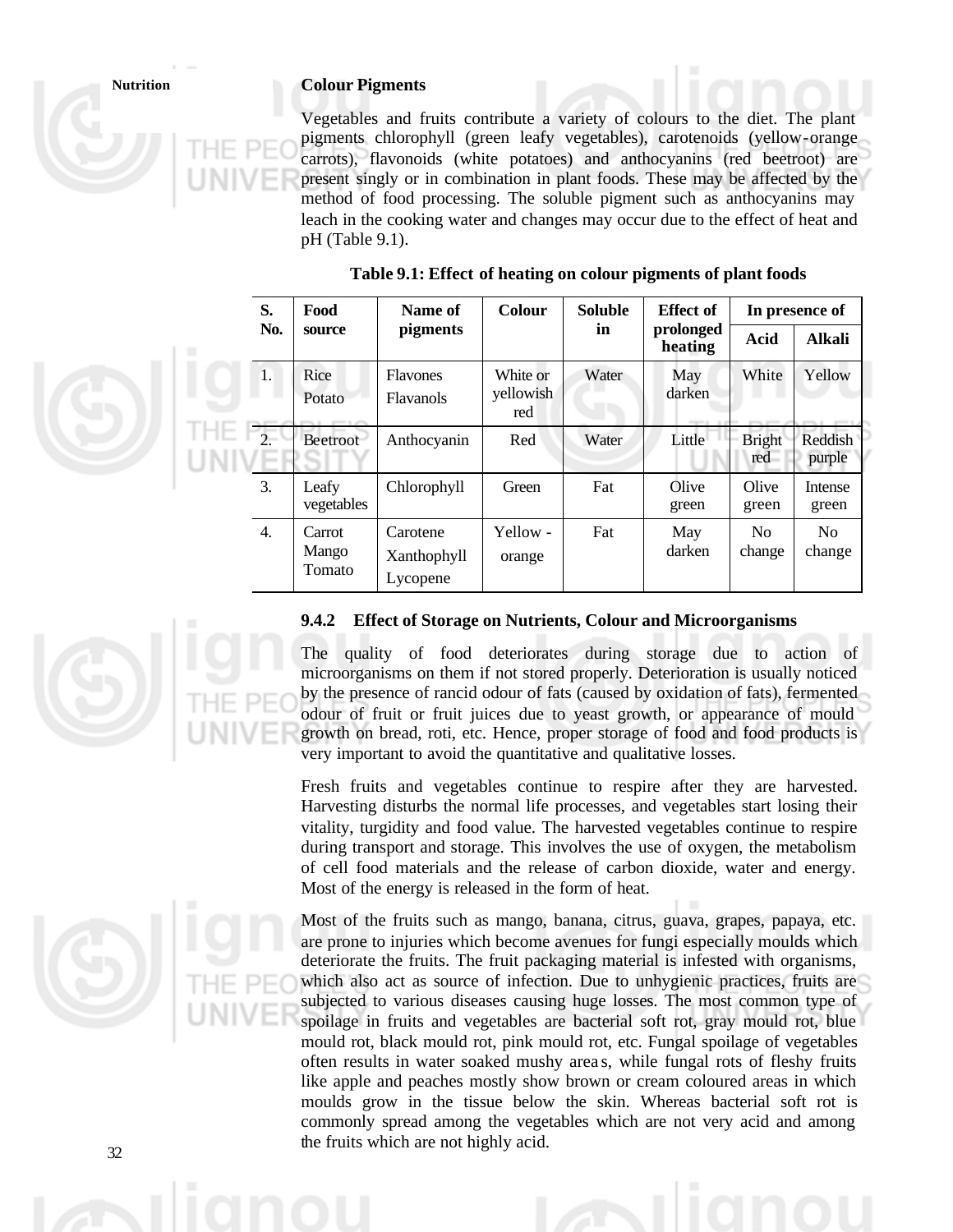Sometimes normal changes occur in raw fruit juices at room temperature such as alcoholic fermentation (conversion of sugars to acid, alcohol and gases) by yeasts, which further cause an oxidation of alcohol and fruit acids yeasts and moulds growing on the surface when it is exposed to air. Mostly at temperatures above  $32.2^{\circ}$ C to  $35^{\circ}$ C lactobacilli would be likely to grow and form lactic acid and some volatile acids.

Vitamin C and thiamine may be lost if canned foods are stored at ambient temperature. At room temperature, there is discolouration of pigments present in vegetables such as anthocyanins, flavanols and flavones very rapidly because of the activity of enzymes. Roots and tubers can be stored in cool ventilated place to avoid sprouting. Storage temperature should be maintained between 3 and  $10^{\circ}$ C. Green leafy vegetables after harvest start losing resulting in loss of moisture. These vegetables can be stored at low temperature in clean and dry plastic bags to prevent loss of moisture.

The most common deteriorative changes taking place in milk at room temperature are souring, decomposition of protein, rancidity or bitter taste, off flavour, colour changes etc.

Deteriorative changes in meat can take place in aerobic conditions, anaerobic conditions and also by bacteria, yeasts or moulds. The changes, which take place under anaerobic conditions, are changes in colour, oxidation of unsaturated fats, undesirable flavour, off odour, of taste, etc.

*Fish* gets spoiled easily because of the rapid autolysis by the fish enzymes. The fat in pork and poultry are more easily oxidized than others.

*Eggs* are more spoiled by bacteria than moulds. If not properly stored there is a loss of  $CO<sub>2</sub>$  gas through the egg shell, loss of moisture and increased air space, loss of moisture from white to yellow, loss of normal firmness of egg white, etc.

Foods when properly stored retain their freshness longer; have better nutritive value and acceptability. Therefore, for better storage and long she lf life, all food and food products should be stored in a proper place according to their requirement.

# **Check Your Progress Exercise 2**

**Note:** a) Use the space below for your answer.

- b) Compare your answers with those given at the end of the unit.
- 1. Mention the nutrients, which are sensitive to temperature and light.

………………………………………………………………………………. ………………………………………………………………………………. ………………………………………………………………………………. ………………………………………………………………………………. ………………………………………………………………………………. ………………………………………………………………………………. ……………………………………………………………………………….

# **Food for Growth and Repair**

# IE PEO **UNIVERS**



 $\mathscr{D}$ 

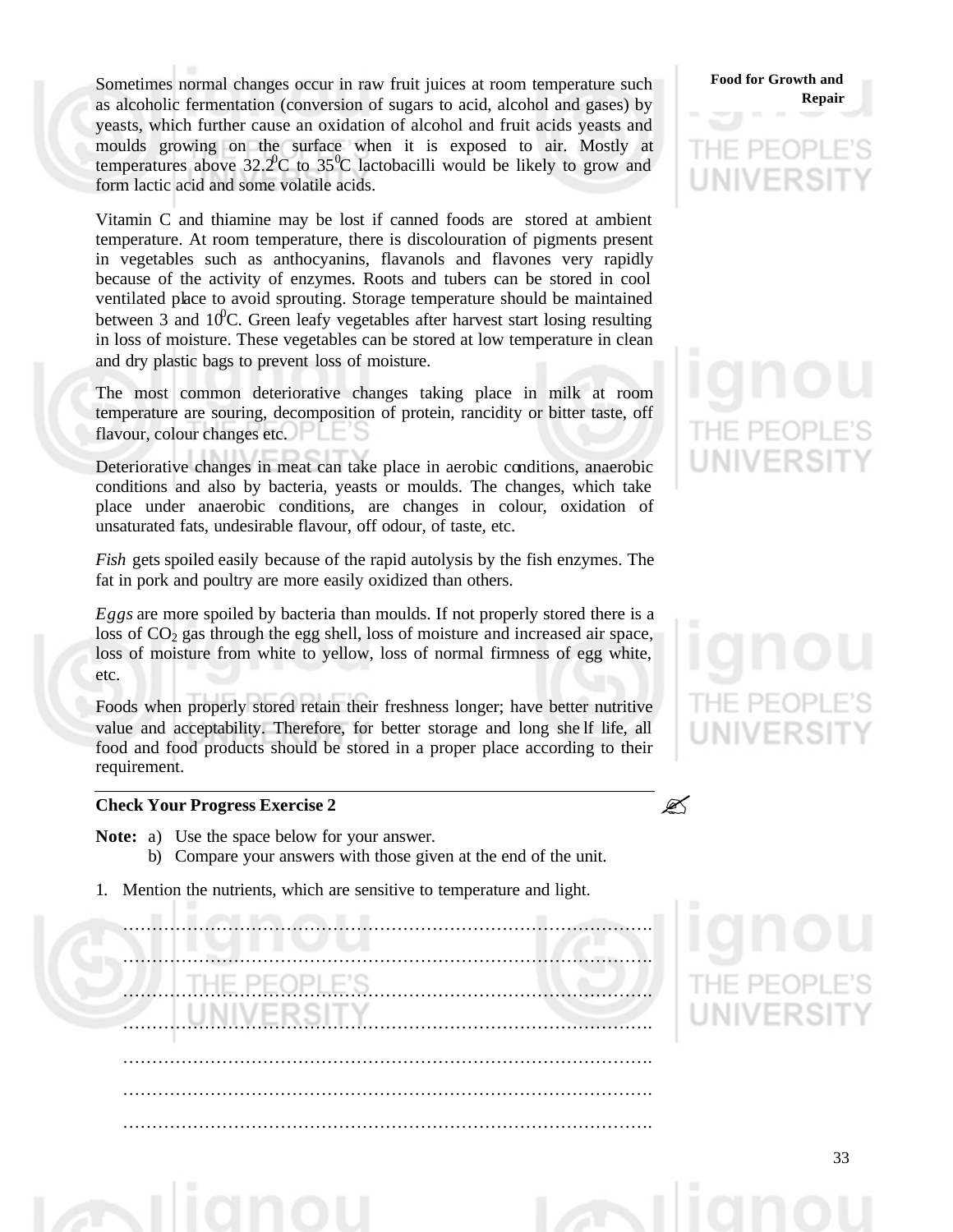| <b>Nutrition</b> |           | 2. How temperature affects the colour pigments? Explain.                                                                                                       |  |  |
|------------------|-----------|----------------------------------------------------------------------------------------------------------------------------------------------------------------|--|--|
|                  |           | PLE'S.                                                                                                                                                         |  |  |
|                  | NIVERSITY |                                                                                                                                                                |  |  |
|                  |           |                                                                                                                                                                |  |  |
|                  |           | 3. Why do the quality of harvested fruits and vegetables deteriorate?                                                                                          |  |  |
|                  |           |                                                                                                                                                                |  |  |
|                  |           |                                                                                                                                                                |  |  |
|                  |           |                                                                                                                                                                |  |  |
|                  |           |                                                                                                                                                                |  |  |
|                  |           |                                                                                                                                                                |  |  |
|                  |           |                                                                                                                                                                |  |  |
|                  | 4.        | Why do the fruits and vegetables spoil at room temperature?                                                                                                    |  |  |
|                  |           |                                                                                                                                                                |  |  |
|                  |           |                                                                                                                                                                |  |  |
|                  |           |                                                                                                                                                                |  |  |
|                  |           |                                                                                                                                                                |  |  |
|                  |           |                                                                                                                                                                |  |  |
|                  |           |                                                                                                                                                                |  |  |
|                  |           |                                                                                                                                                                |  |  |
|                  | 9.5       | PERMITTED COLOURS                                                                                                                                              |  |  |
|                  |           | <b>Food Colours</b>                                                                                                                                            |  |  |
|                  |           | The acceptance of food depends to a large extent upon its attractive colour.<br>The characteristic colour of raw food is due to the pigments naturally present |  |  |

# **List of Permissible Harmless Food Colours**

processing of foods to make them more attractive.

i) Natural colouring matter that may be used:

According to Fruit Product Order, India (1955), the natural colouring matters, whether isolated from a natural source or synthesized, are

in it. Sometimes, artificial colour is added during the preparation and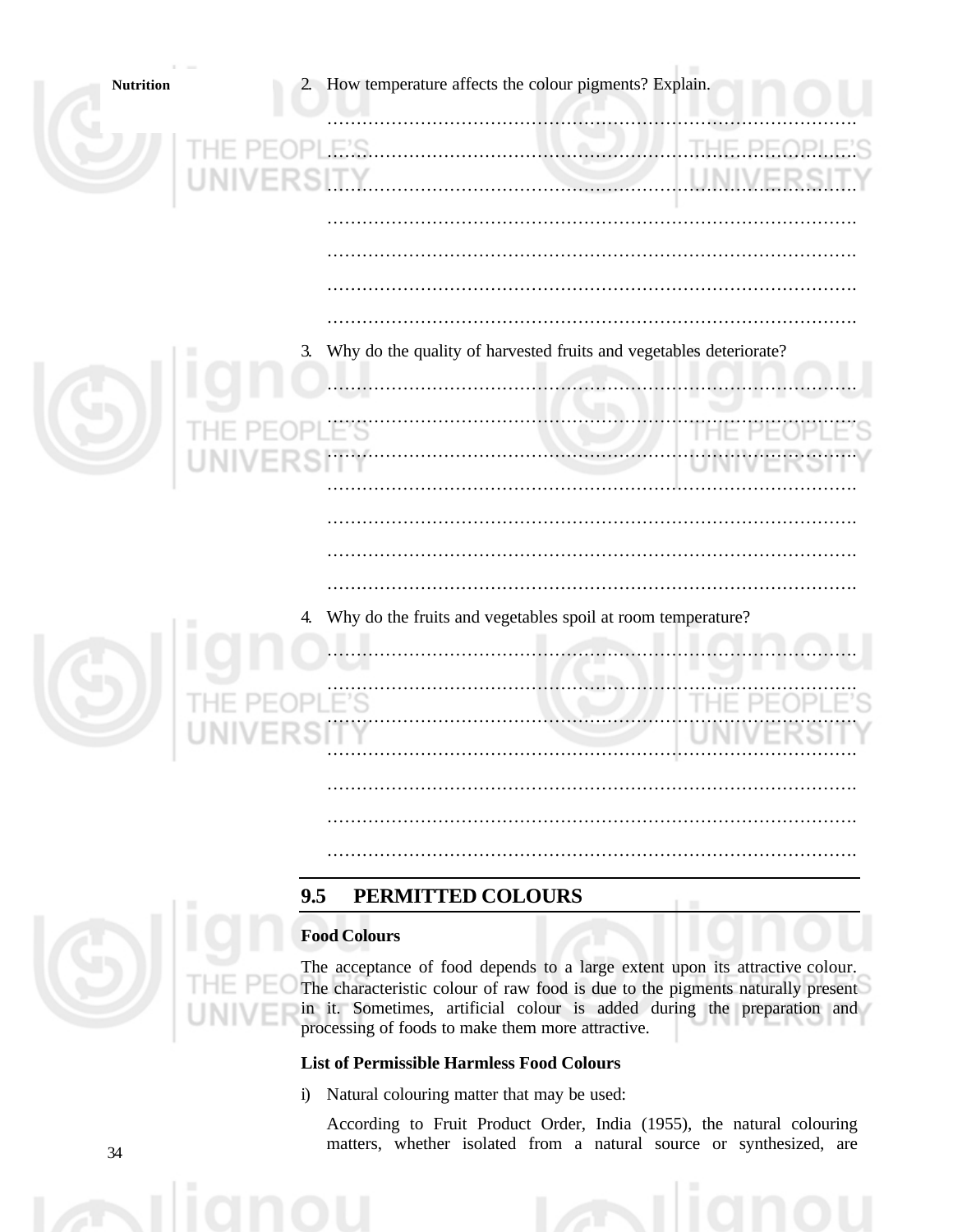permitted to be added to any food product. Some of these are carmine, carotene and carotenoids, chlorophyll, caramel, annatto, ratanjot, and saffron.

ii) Coal tar dyes which may be used:

| Colour     | Common name                | <b>Colour index</b><br>(1956) | <b>Chemical class</b> |
|------------|----------------------------|-------------------------------|-----------------------|
| i. Red     | Ponceau 4R Carmosine       | 16255                         | Azo                   |
|            | <b>Fast Red E Amaranth</b> | 14720                         | Azo                   |
|            | Erythrosine                | 16045                         | Azo                   |
|            |                            | 16185                         | Azo                   |
|            |                            | 45430                         | Xanthene              |
| ii. Yellow | Tartrazine – E             | 19140                         | Pyrazolone            |
|            | <b>Sunset Yellow FCF</b>   | 15985                         | Azo                   |
| iii. Blue  | Indigo Carmine             | 73015                         | Indigoid              |
|            | <b>Brilliant Blue FOF</b>  | 42090                         | Triphenyl-            |
|            |                            |                               | methane               |
| iv. Green  | Green S                    | 44090                         | Triphenyl-            |
|            |                            |                               | methane               |
|            | <b>Fast Green FOF</b>      | 42033                         | Triphenyl-            |
|            |                            |                               | Methane               |

No coal tar dyes or a mixture thereof except the following shall be used in fruit products:

Dyes when used in fruit products shall be pure and free from all harmful impurities. The maximum limit of any permitted coal tar colours or mixture of permitted coal tar colours which may be added to any fruit products, shall not exceed 0.20 g per kg of the final products for consumption.

As per the 'Code of US Federal Regulations (1979); and Prevention of Food Adulteration Act (India), Acid Magenta II, Blue VRS, Brilliant Black, Red FB, Red 6B colours have been prohibited for use in the food products.

# **9.6 HEALTH FOOD, GREEN/ ORGANIC FOOD, TRADITIONAL FOODS, DESIGNER FOODS**

# **9.6.1 Health Food**

Health foods are those, which are nutritious, prevent diseases and maintain health. Health foods are also known as 'designer foods'. Such foods must possess characteristics like modified composition, limit the presence of certain potentially harmful components and possibility of including certain desirable ingredients either naturally or by addition. These include vegetable foods, whole grain cereals, food processed without chemical additives, foods grown on organic compost, 'magic' foods (honey, molasses, yoghurt, etc.), and so on.

HF PF

35

IF PF

**Food for Growth and Repair**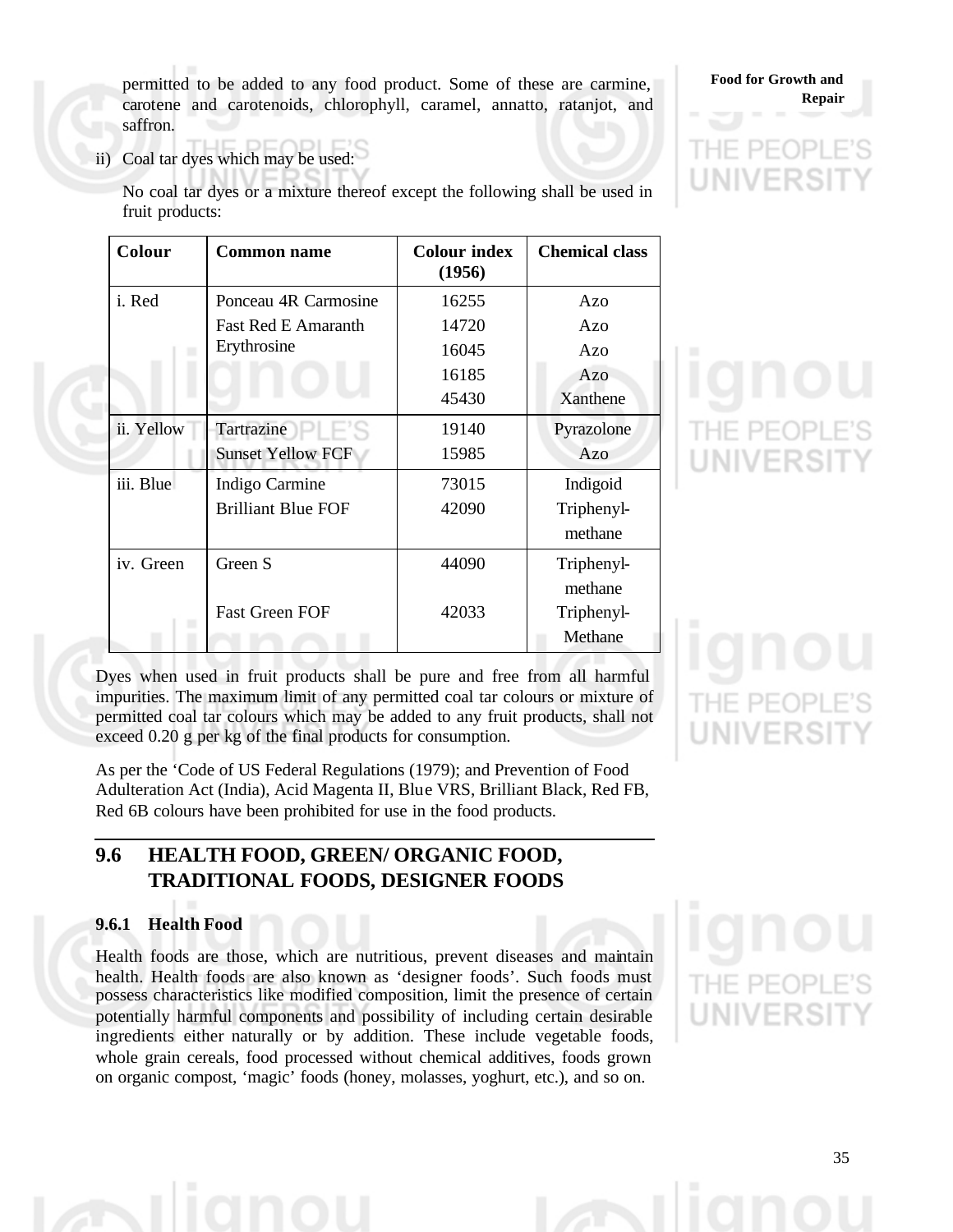## **Nutrition 9.6.2 Organic Foods**

Organic foods refer to the foods (either plant or animal foods) that are grown organically. These are grown on soils enriched with compost and manure and without the use of chemical fertilizers, insecticides or pesticides. Organic foods are the need of the hour because these foods offer protection of future generations, prevent soil degradation and erosion, protect water and aquatic life, save energy, protect farmers and farm women, help small farmers, support a true and sustainable economy, promote biodiversity, produce better, tasty, pure and nutritious foods.

# **9.6.3 Traditional Foods**

Traditional foods are different types of food preparations with varying shelf life. These foods had been invented to overcome the monotony in the diet of the people, modified and repetitively processed by human communities. Their composition and preparation were based on the Pak Sastra i.e. Science of cooking. Traditional food processing began when man ceased to be a food hunter. To start with, it was confined to primary processing of food grains. Gradually, primary processing spread to other foods, gathering variety, variegation and velocity. In regions of primitive agriculture, food manufacture and management, man is still engaged in simple food processing practices, passed down through generations of tradition.

Indian traditional foods based on cereals, legumes and fats or oil - both sweets and savories, are innumerable in number, with characteristic features reflecting the diverse socio-cultural environments in different parts of the country. In our country; a nation steeped in culture and tradition dating beyond 5000 BC, these heritage foods for which preparative guidelines passed on from generation to generation are still made by skilled mothers and grandmothers, though many of these products have attained commercial importance during last 20 – 30 years.

Amongst various traditional foods, cereals and pulses based products still occupy an important place in the diets of our people. Historically, legumes are the natural protein supplements to cereals in the Indian diets. 'Khichari' one of the traditional products prepared from rice and pulse to prove a good quality diet, was in practice long before nutritionists and food scientists understood the nutritional importance of mixing grains.

The important traditional foods which are still popular among Indian population can be broadly categorized as: processed grain products, dehydrated foods, pickles/chutneys/sauce/relishes, ground spice/spice mixture, fried food products, confections and sweet dishes, and dairy products. Some popular traditional foods prepared and served at homes, restaurants and public eating places (bus stops, railway stations) with subtle differences in blends and flavours but essentially Indian are listed in Table 2.2.

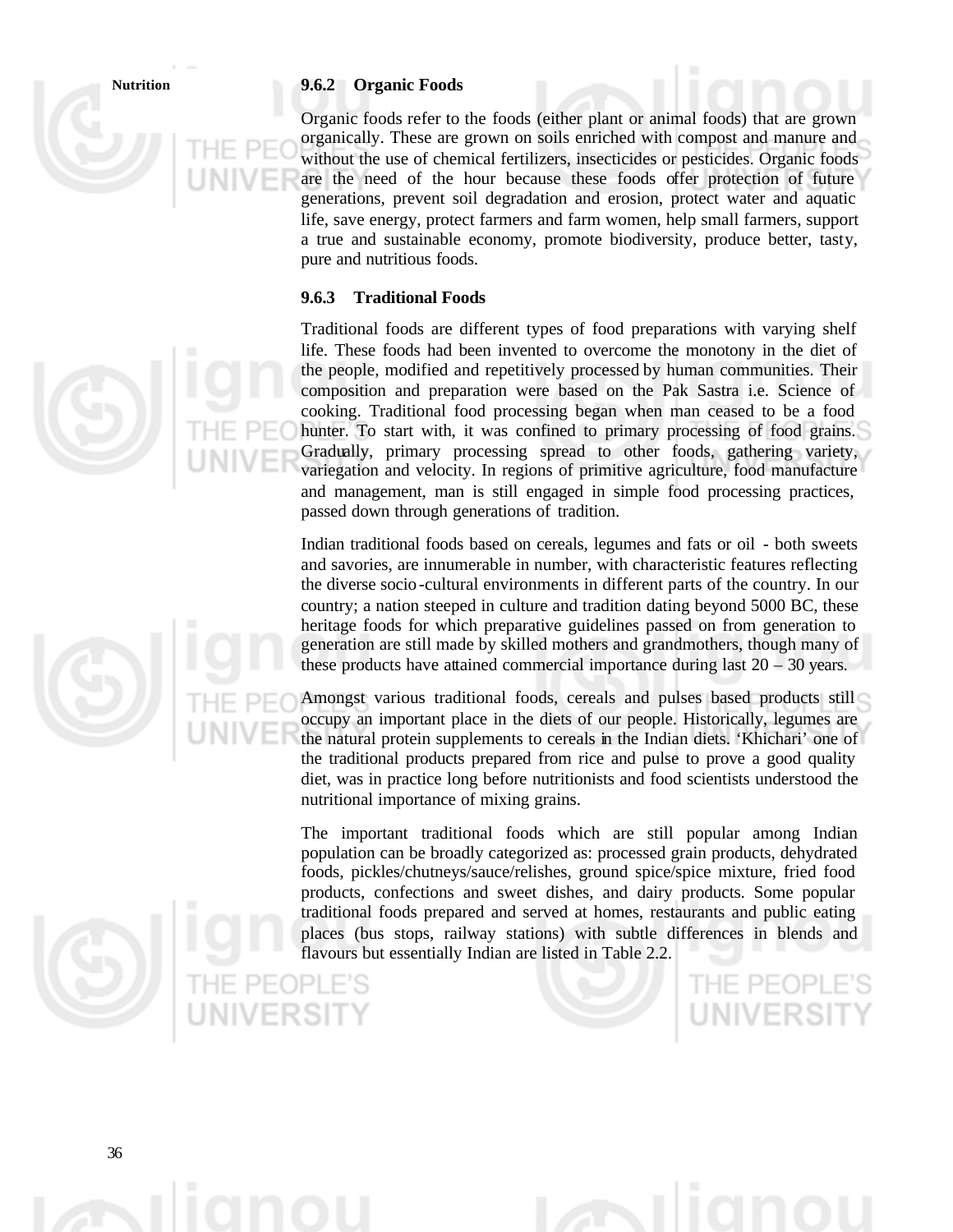| Table 2.2: Some characteristic traditional foods of India |  |  |  |  |  |  |
|-----------------------------------------------------------|--|--|--|--|--|--|
|-----------------------------------------------------------|--|--|--|--|--|--|

| <b>Major</b> raw material     | <b>Products</b>                                                                                                                              |  |  |  |  |
|-------------------------------|----------------------------------------------------------------------------------------------------------------------------------------------|--|--|--|--|
| Cereals/legumes               | Papads, Wadian, Vermicelli, Soji, fried snacks.                                                                                              |  |  |  |  |
| Milk                          | Malai, Khoa, Chhana, Paneer, Curd, Butter<br>milk.                                                                                           |  |  |  |  |
| Milk and sugar/jaggery        | Peda, Burfi, Rasagolla, Jamun, Sandesh, Kheer,<br>Halwa                                                                                      |  |  |  |  |
| Gram flour, sugar/jaggery     | Mysore Pak, jilebi, Laddu and Chikki                                                                                                         |  |  |  |  |
| Fruits and vegetables         | Pickles chutneys, Murabbas, Patha, candied<br>fruits, Aamchur, Fruit leather, dried fruits,<br>dehydrated vegetables and pickled vegetables. |  |  |  |  |
| Spices and condiment          | Spice powder, Sambar and Rasam powders and<br>Garam masala                                                                                   |  |  |  |  |
| Miscellaneous <b>Exercise</b> | Neera, toddy, arrack, feni, vinegar, jaggery,<br>khandasari, Sugar, and honey.                                                               |  |  |  |  |

**Food for Growth and Repair**

**PEOPLE'S**<br>**IVERSITY** 

# **9.6.4 Designer Foods**

Designer foods are foods that naturally contain or are enriched with certain specific concentration and proportion of nutrients/ substances that are important to health and prevent certain diseases such as phytochemicals (prevent cancer). The term was first coined in 1989 by Dr. Herbert Pierson, The National Cancer Institute (U.S.). The designer foods are also called as medical foods, fortified foods, nutritional foods, neutraceutical foods, functional foods, indulgence foods, slow foods, premium foods, therapeutic foods and healthier foods. Such foods are most commonly conceived as health foods that have therapeutic or prophylactic characteristics. The term "designer food" is subjected to change based on nutritional labelling regulations, new developments, consumer perceptions and expectations. Therefore it can be said that designer food is an evolving concept meant for reducing or delaying the risk of diseases.

# **9.7 PACKAGING FOR SAFETY AND QUALITY**

Packaging of fruits and vegetables is undertaken primarily to assemble the produce in convenient units for marketing and distribution. The package must be capable of (i) protecting the produce from the hazards of transport, (ii) preventing microbial and insect damage and (iii) minimizing physiological and biochemical changes.

The important consideration in selecting the packaging material are (i) the product itself, (ii) the system of production, (iii) the systems of storage, (iv) the systems of handling, (v) the system of transport, (vi) the systems of merchandising, (vii) the consumer attitude, (viii) requirement of recycling/ reuse/ disposal, etc.

The traditional types of food packaging are boxes, cartons, metal cans, glass bottles and jars whereas the new innovations in packaging are aseptic

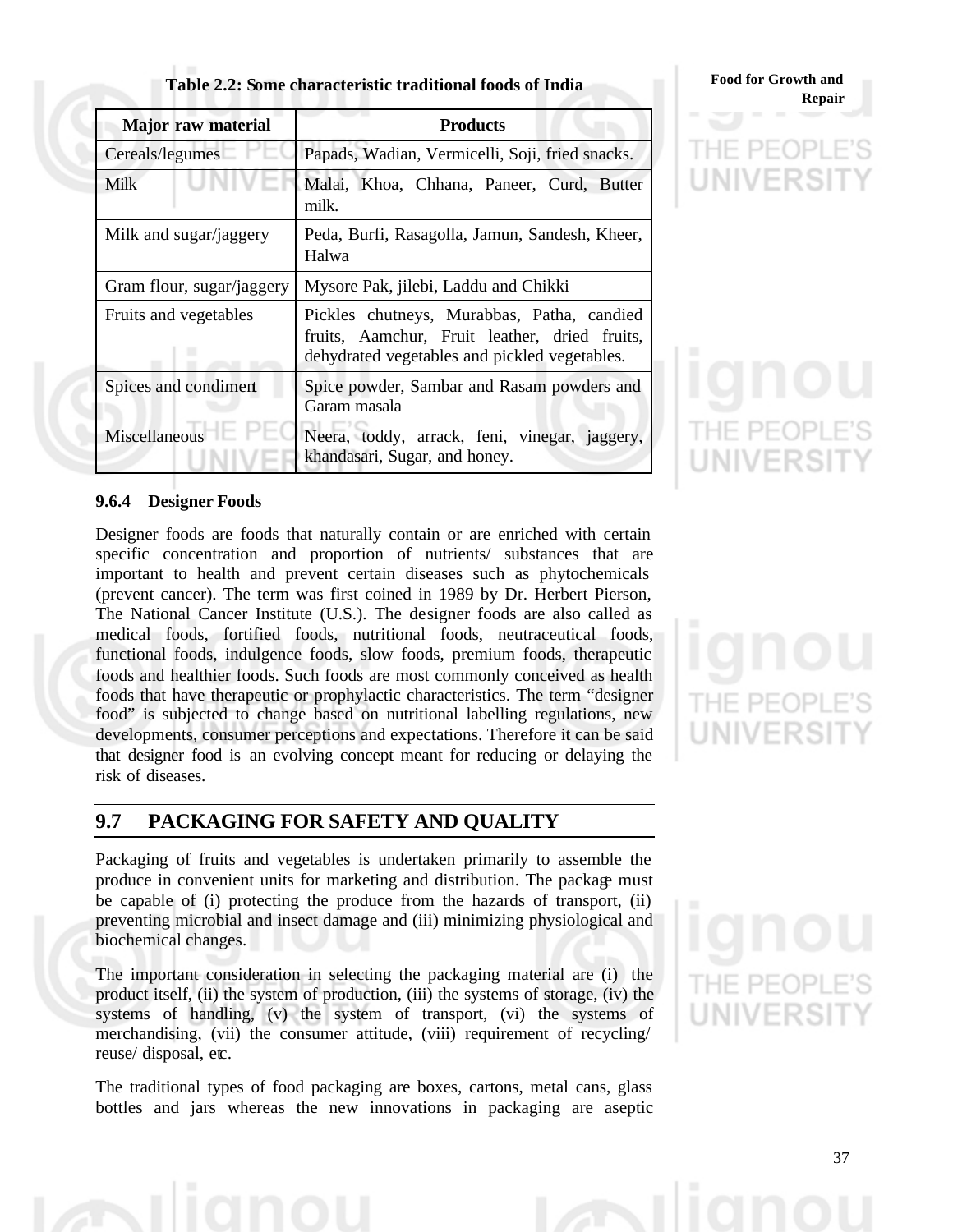**Nutrition** packaging, PET containers, microwaveable containers, controlled/ modified atmosphere packaging etc.

# **a) Packaging for fresh fruit and vegetables**

Fresh produce contains 80-90 per cent of moisture or even more and equilibrate humidity as high as 98%. Under normal atmospheric conditions, they will dry rapidly (transpiration). This causes wilting and shriveling due to shrinkage of cells. The existing postharvest loss of fruits and vegetables could be considerably reduced by adopting improved packaging, handling and efficient system of transport. The fresh fruits and vegetables during postharvest phase continue all vital processes. The respiratory heat liberated by fruits and vegetables must be taken out from the pack in order to extend their storage life. For this purpose film thickness, ventilation in the packs plays a very important role.

# *Modified Atmosphere packaging (MAP)*

Plastics play a great role in creation of modified atmospheric (MA) condition around the commodities when the fresh fruits and vegetables are packed in plastic film bags. MA condition was reported to reduce bitter pit reduction and better retention of vitamin C in apples. The acute problem of ripening of Suvernarekha mangoes during transit was solved by adopting the MAP technology. However, proper temperature management and postharvest handling practices are required for storing these mangoes for longer duration (30-40 days). Similarly by adopting MAP technology, Mallika and Amrapali varieties of mango fruit could be kept up to 25 days at low temperature. The technology was also successfully applied to enhance the storage life with better quality attributes in many other fruits and vegetables viz. guava, cauliflower etc.

*Prepackaging* is generally defined as packaging the produce in consumer size units either at producing center/ farm before transit or at terminal markets. Prepackaging protects the produce against the damage and excessive moisture loss, reduce transportation cost by eliminating unwanted and inedible portion of fruits and vegetables, reduces the shopping time of the consumer as the produce is graded before packaging.

# **b) Packaging for processed products**

The packaging materials used for various food products are metal cans, glass bottles/ jars, rigid/ flexible plastic packaging materials etc. Products like fruit jams, jellies, pickles are packed in wide mouthed glass jars. Products like fruit, squashes, syrups, RTS beverages, carbonated beverages etc. are packed in glass bottles.

# *Packaging for dried or dehydrated products*

Dehydrated vegetables absorb moisture; they require a moisture resistant pack. Smaller sized packs of dehydrated vegetables are packed in heat sealable laminates consisting of PE, aluminium foil and paper. Powdered dehydrated products like fruits juice powders, soups, and custard powders require protection against ingress of moisture, oxygen and loss of volatile flavours and colour. They are usually packed in heat sealable laminates containing a layer of Aluminium foil. Cabinet dried, sulphured or sulphited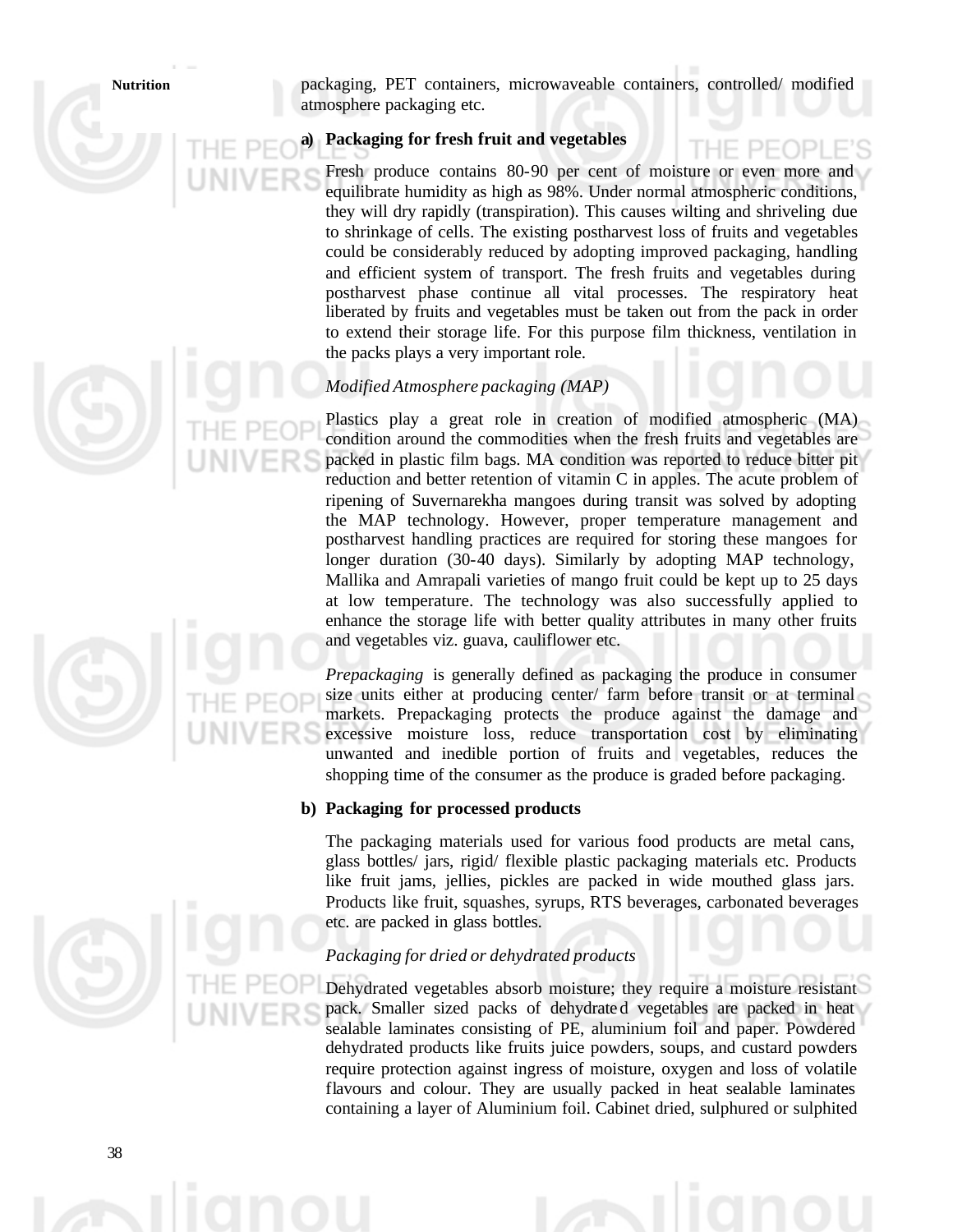mango pieces could be stored for 6 months in 400 gauge PE pouches for making Amchur.

# *Packaging for accelerate d freeze dried (AFD) foods*

The light, porous and brittle nature of AFD foods renders them susceptible to mechanical damage that affects the reconstitution characteristics. So, AFD foods must be protected against physical breakdown, moisture and oxygen absorption. *Aluminium foil laminates* are the best suited. Glue and cartons with foil laminates secured to the walls by spot gluing are suitable for over-all protection of AFD foods.

**Bulk packaging** of base products like fruits pulp and other intermediate products in plastics laminated pouches is practiced widely amongst manufacturers and processors. A variety of the finished products of fruits and vegetables viz. tomato products, fruit syrups, carbonated drinks and dehydrated fruits and vegetables are packed in plastic containers/ pouches.

## *Aseptic packaging* FOPI F'S

Aseptic packaging refers to a technique in which the product and the containers are sterilized separately and packed in a completely aseptic environment till it comes out of the system. Aseptically packaged juices and puree can be distributed in parts where refrigeration is not common. In aseptically processed 'bag-in-box' packed guava and papaya puree, no loss of vitamin C and flavour was observed but loss in colour took place.

# *Vacuum packaging*

Vacuum packaging is used when the foodstuffs is susceptible to deterioration in the presence of oxygen. The air from the container is removed after filling the container and before sealing. This packaging increases the shelf life and quality of the packed material.

# **Check Your Progress Exercise 3**

- **Note:** a) Use the space below for your answer. b) Compare your answers with those given at the end of the unit.
- 1. List the permitted colours? What is maximum limit of colour in fruit product?

……………………………………………………………………………….

………………………………………………………………………………. ………………………………………………………………………………. ………………………………………………………………………………. Briefly describe the health foods. ………………………………………………………………………………. ……………………………………………………………………………….

……………………………………………………………………………….

……………………………………………………………………………….

# $\mathscr{L}$



39

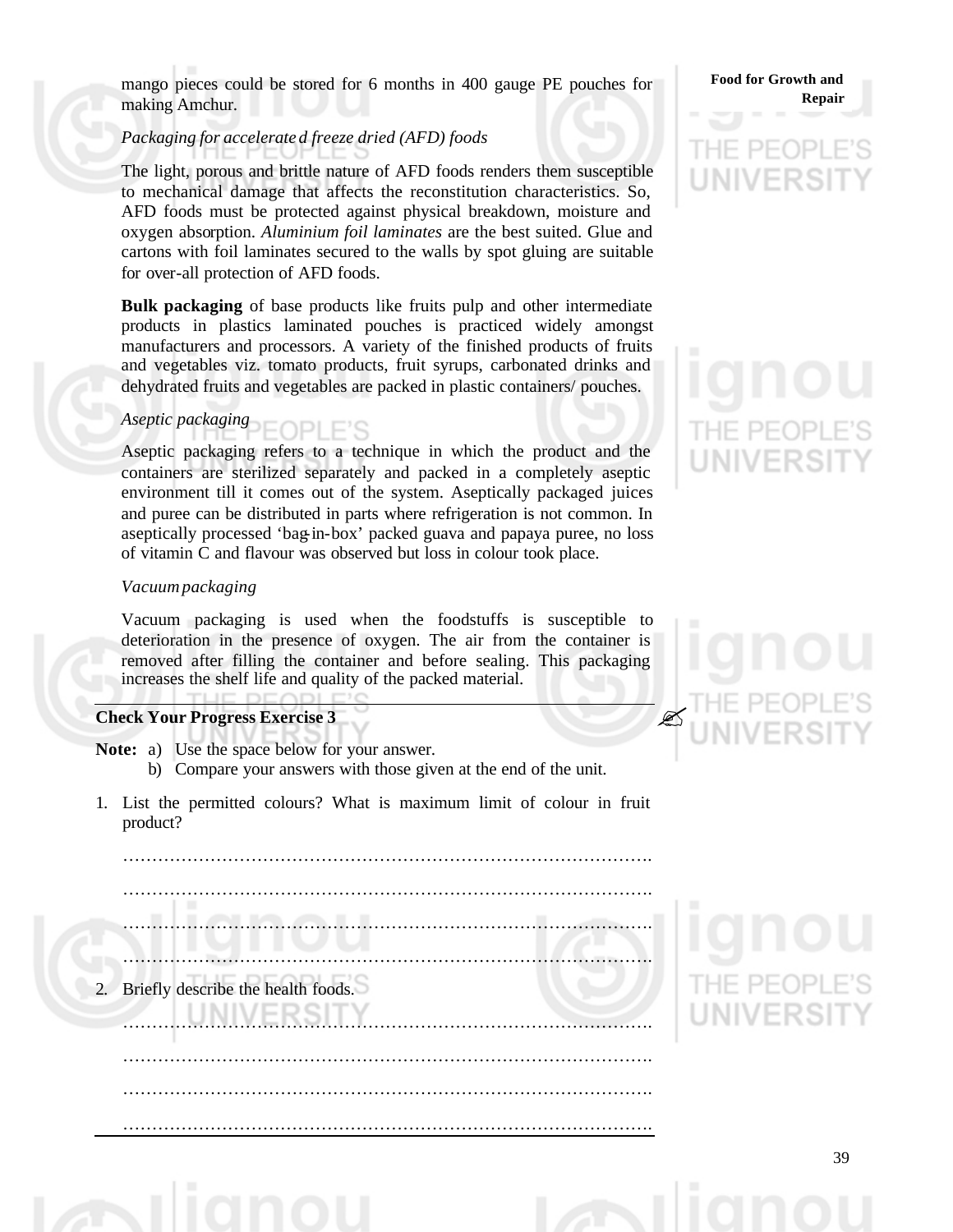# **Nutrition 9.8 LET US SUM UP**

 $\Box$ c

Food is essential to provide nourishment to our body to perform various functions. The appearance, colour, flavour, texture, and all other food qualities affect acceptance of the fresh and processed products. As respiration continues after harvesting, fruits and vegetables lose their vitality, turgidity, colour, appearance and food value, and thus overall quality at room temperature. Improper handling and transport increase the qualitative and quantitative losses. Heating brings several changes in the soluble colour pigment of fruits and vegetables. In order to maintain the wholesomeness of the fresh and processed products, these should be handled properly, transport carefully, stored under appropriate conditions and processed following the standard practices.

The packaging of produce and products is important to protect the produce from the hazards of transport, prevent microbial and insect damages, minimize physiological and biochemical changes and for longer shelf life.

|  | <b>KEY WORDS</b><br>9.9                                            |                                                                                                                                                                                                                                                                                                                |  |  |
|--|--------------------------------------------------------------------|----------------------------------------------------------------------------------------------------------------------------------------------------------------------------------------------------------------------------------------------------------------------------------------------------------------|--|--|
|  | <b>Blanching</b>                                                   | dipping of fruits or vegetables in boiling water or<br>exposing these to steam for a few minutes to kill<br>enzymatic and biological activity prior to<br>processing.                                                                                                                                          |  |  |
|  | Canning                                                            | process of sealing of foodstuffs hermetically (air<br>tight) in containers and sterilizing them by heat<br>for long storage.                                                                                                                                                                                   |  |  |
|  | <b>Degradation</b>                                                 | loss of quality.                                                                                                                                                                                                                                                                                               |  |  |
|  | Denaturation                                                       | structural change in proteins due to effect of heat,<br>light, change in pH etc.                                                                                                                                                                                                                               |  |  |
|  | <b>Deterioration</b>                                               | includes adverse changes in organoleptic quality,<br>nutritional value, food safety, asthetic appeal,<br>colour, texture and flavour.                                                                                                                                                                          |  |  |
|  | Growth                                                             | increase in the physical size.                                                                                                                                                                                                                                                                                 |  |  |
|  | Oxidation                                                          | change in a molecule, which involves gain of<br>oxygen, removal of hydrogen or loss of electron.                                                                                                                                                                                                               |  |  |
|  | <b>Quality of fruits and</b><br><b>Vegetables</b><br><b>Turgor</b> | often<br>particular<br>flavour<br>referring<br>to<br>characteristics, appearance, size or levels of a<br>particular type of damage.<br>pressure of cell contents on the partially elastic<br>wall of a cell, tending to produce rigidity. One of<br>the best known forces affecting cell volume is<br>osmosis. |  |  |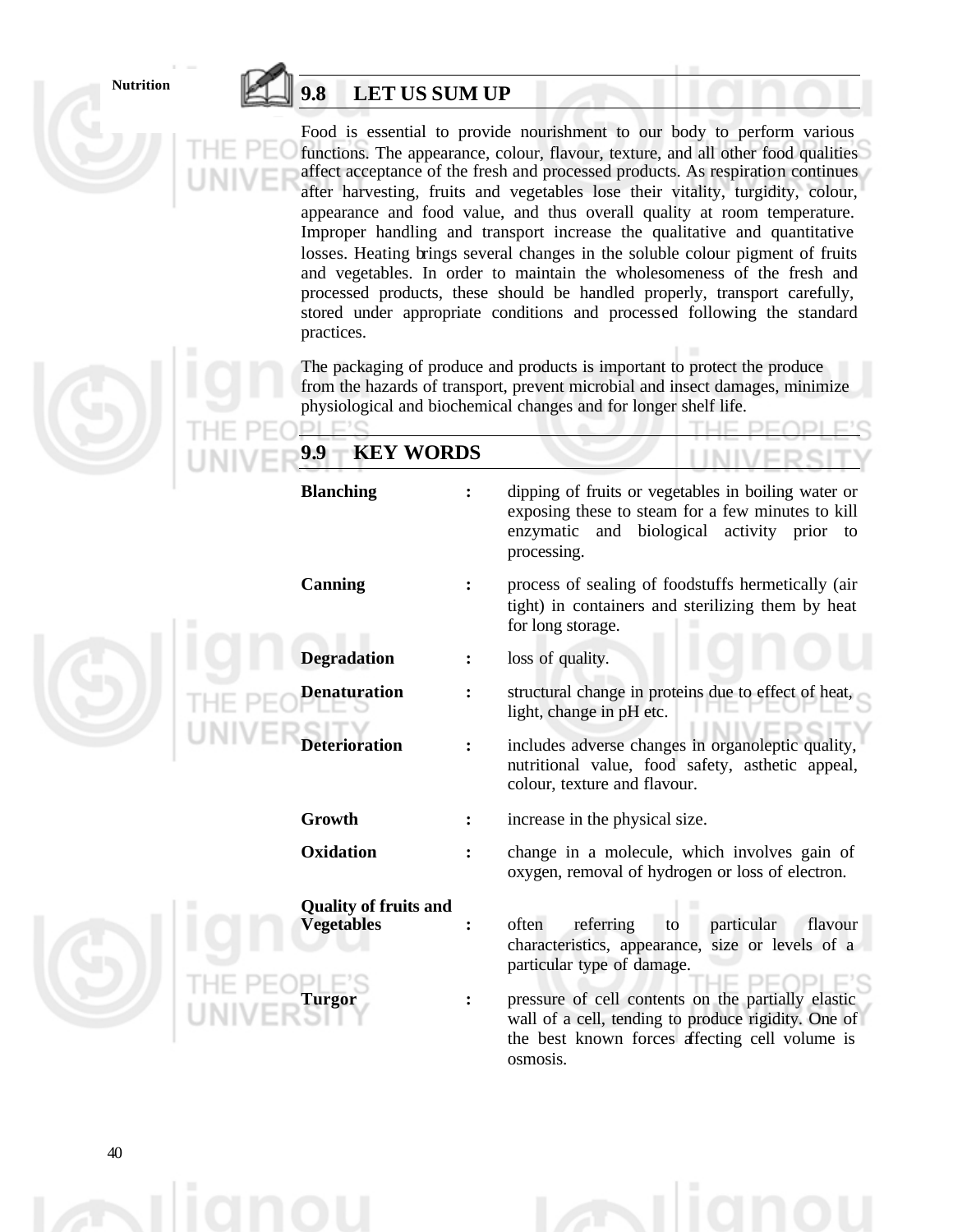# **9.10 ANSWER TO CHECK YOUR PROGRESS EXERCISES**

# **Check Your Progress Exercise 1**

Your answer should include the following points:

1. Any eatable items provide nutrients is food.

Food contain different nutrients namely carbohydrates, proteins, fats, vitamins, and minerals to perform various functions. See sub-sec. 9.1 and 9.2.

2. Volatile compounds are responsible for food flavour.

Flavour compounds present in different fruits and vegetables. See sub-sec. 9.3.3

3. Different colour pigments with examples. See sub-sec.9.3.4.

# **Check Your Progress Exercise 2**

Your answer should include the following points:

1. Blanching causes loss of water soluble vitamins due to leaching.

Pasteurization (<100<sup>0</sup> C) destroys some of vitamin C and Riboflavin.

High temp. during canning destroys water soluble vitamins significantly.

Effect of canning on protein and fat. See Sub-sec. 9.4.1.

- 2. Effect of heating on colour pigments of plant foods. See Sub-sec. 9.4.1.
- 3. Respiration continues after harvesting.

Metabolic heat of fruits and vegetables, improper handling and storage conditions causes deterioration in quality. See sub-sec.9.4.2.

4. Room temperature is favourable for growth of microorganisms.

Enzymatic activities in fresh produce are high at room temperature. See Sub-sec.9.4.2.

# **Check Your Progress Exercise 3**

Your answer should include the following points:

1. List of permitted colours. Limit of colours in fruit product. See sub-sec. 9.5.

THE PEOPLE'S

2. Definition and characteristic of health foods. See sub-sec. 9.7.1 & 9.7.4.

# **9.11 SOME USEFUL BOOKS**

- 1. Irwin A. Taub and R. Paul Singh (1998) Food Storage Stability CRC Press, Boca Raton.
- 2. Jood Sudesh, Khetrapaul Neelam (2002) Food Preservation, Agrotech Publishing Academy Udaipur.

**Food for Growth and** 

 $\mathbb{Z}$